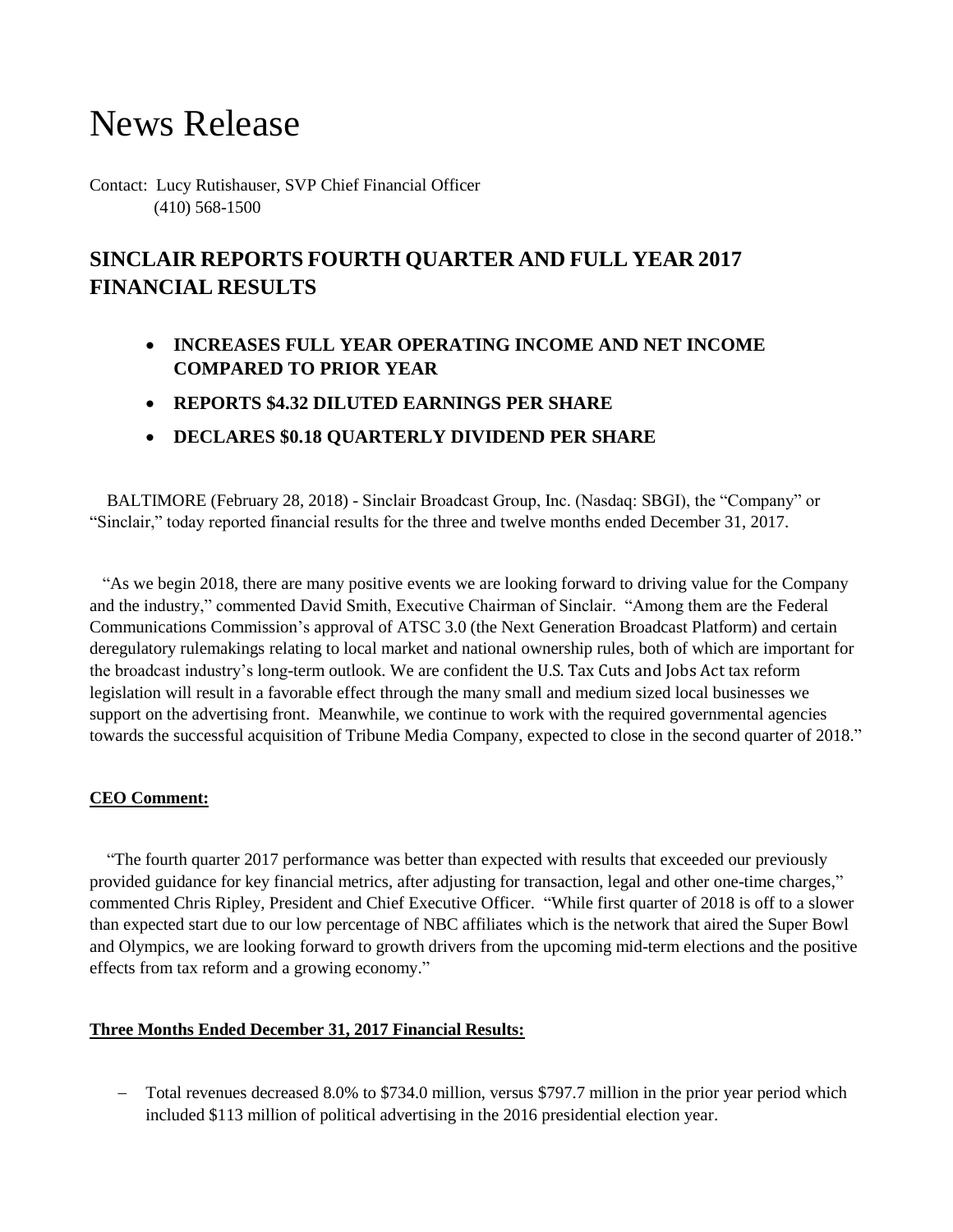- Operating income was \$357.6 million, including \$15 million of transaction, legal and other one-time costs, and \$9 million in one-time bonuses to our employees as a result of favorable tax reform legislation, versus operating income of \$233.4 million in the prior year period.
- Net income attributable to the Company was \$443.5 million versus net income of \$120.9 million in the prior year period, including a \$272 million non-recurring tax benefit related to re-measurement of our deferred tax assets and liabilities as a result of the reduction of the federal income tax rate from 35% to 21% pursuant to the U.S. Tax Cuts and Jobs Act, and a \$225 million gain recognized for vacating spectrum in certain markets.
- Diluted earnings per common share was \$4.32 as compared to \$1.32 in the prior year period.

# **Twelve Months Ended December 31, 2017 Financial Results:**

- Total revenues declined 0.1% to \$2.734 billion, versus \$2.737 billion in the prior year period which included \$199 million of political advertising in the 2016 presidential election year.
- Operating income was \$737.5 million, including \$38 million of transaction, legal, one-time tax reform bonuses, spectrum auction costs and other one-time costs, versus operating income of \$602.9 million in the prior year period.
- Net income attributable to the Company was \$576.0 million versus net income of \$245.3 million in the prior year period.
- Diluted earnings per common share was \$5.72 as compared to \$2.60 in the prior year period.

# **Three Months Ended December 31, 2017 Operating Highlights:**

- Media revenues, before barter, decreased 5.7% to \$685.4 million versus \$726.7 million in the fourth quarter of 2016.
	- Political revenues were \$16 million in the fourth quarter versus \$113 million in the fourth quarter of 2016, a presidential election year.
- Revenues from our digital businesses increased 64%, as compared to the fourth quarter of 2016.
- Market share, excluding political, was approximately flat in the fourth quarter, as compared to the fourth quarter of 2016.

# **Recent Corporate Developments:**

# **Acquisitions:**

 The Company expects to close its announced acquisition of 100% of the issued and outstanding stock of Tribune Media Company ("Tribune") in the second quarter of 2018, subject to customary closing conditions, including approval by the FCC and antitrust clearance. In December 2017, the Company announced that its wholly-owned subsidiary, Sinclair Television Group, Inc. ("STG"), raised \$3.725 billion of new term B loans maturing 2024 and priced at LIBOR plus 2.50%. The proceeds from the term B loans, which will be drawn at closing, are expected to be used to purchase the outstanding shares of Tribune,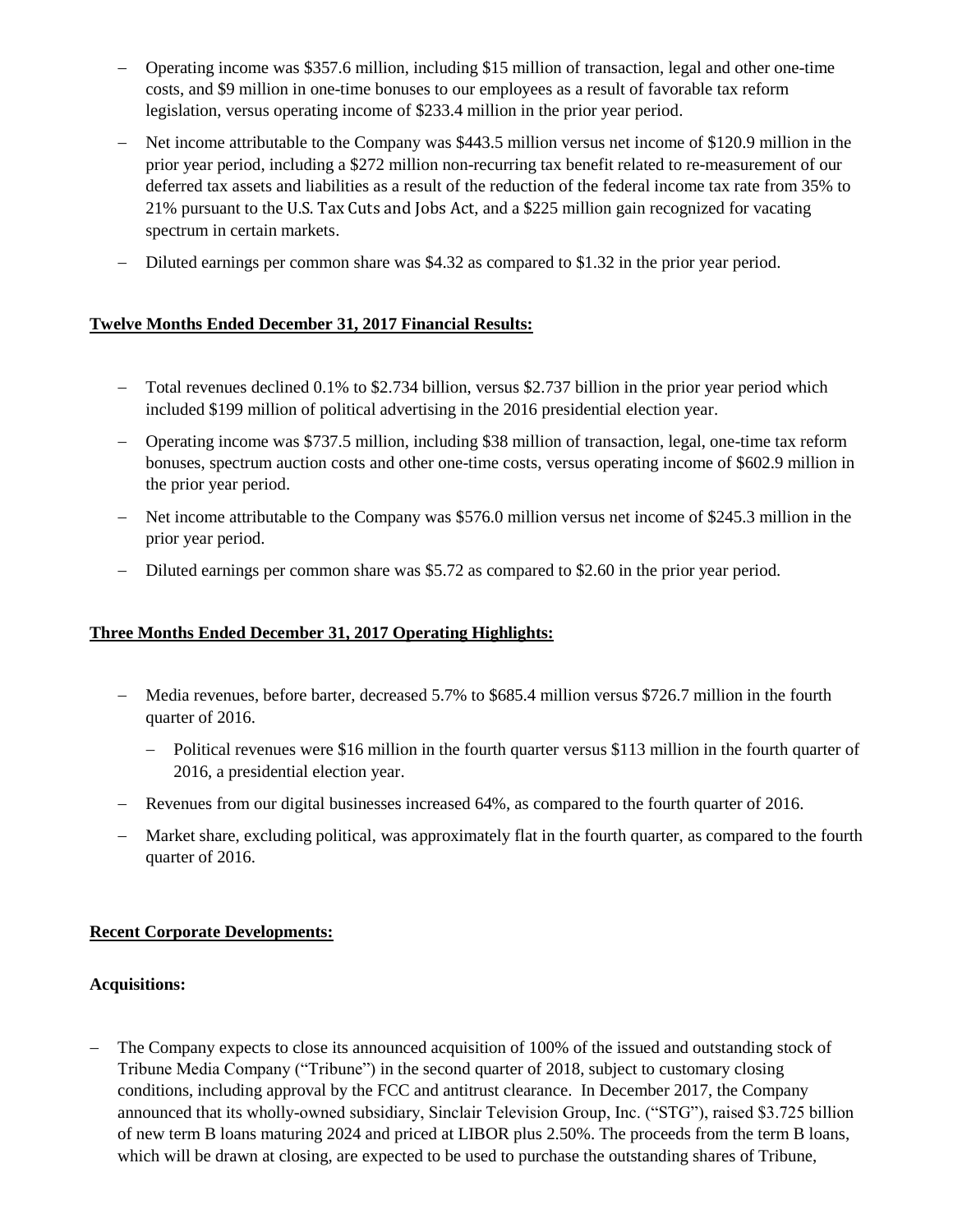refinance certain of Tribune's existing indebtedness, pay costs and expenses expected to be incurred in connection with the acquisition, and for general corporate purposes.

# **Content and Distribution:**

- In February 2018, the Company entered into multi-year affiliation renewals with NBC in three markets. The affiliations renewed were for KSNV in Las Vegas NV, WJAC in Johnstown PA, and WTOV in Wheeling WV. Additionally, NBC also renewed an affiliation with KRNV in Reno, NV that Sinclair provides sales and other services to under a joint sales agreement.
- In January 2018, the Company entered into multi-year affiliation renewals with ABC that extend affiliations across all Sinclair stations to 2022. Additionally, ABC also agreed to an extension of all affiliations with ABC affiliated stations that Sinclair provides sales and other services to under joint sales agreements.
- In January 2018, the Company entered into a multi-year retransmission renewal with Verizon Fios for the carriage of Sinclair stations on its platforms.
- In December 2017, the Company entered into an agreement with the National Cable Television Cooperative ("NCTC"), which allows NCTC's member companies to opt into a multi-year retransmission consent agreement. 86% of NCTC's members, which are in Sinclair markets, opted into this agreement. The agreement also provides for carriage of Sinclair-owned Tennis Channel and Comet.
- In January 2018, the Company and Sorenson Media Group entered into the first large-scale addressable advertising agreement whereby the two companies will sell targeted ads via smart TVs.
- In February 2018, the Company entered into a multi-year renewal with Nielsen Holdings for TV ratings services.
- In February 2018, the CW Network announced it will expand its prime-time schedule to include Sunday nights beginning Fall 2018.

# **ATSC 3.0:**

- In January 2018, John Hane was named President of Spectrum Co, LLC ("Spectrum Co"), the ATSC 3.0 spectrum consortium founded by Sinclair and Nexstar Media Group, Inc., and for which Univision Local Media, Inc. has signed a Memorandum of Understanding (MOU) to join. Spectrum Co's focus is on advancing the promotion of spectrum efficiency, innovation and monetization in today's multiplatform environment.
- In January 2018, Sinclair, Nexstar, Univision and American Tower announced the first domestic deployment of the Next Gen TV standard and a single-frequency network in Dallas, TX. The deployment will involve multiple stations, Next Gen TV program transmissions and simulcasts on 1.0 host stations using customized channel sharing agreements for mobile, customized programming and other data-use cases enabled by the ATSC 3.0 standard.
- In January 2018, the Company and SK Telecom entered into a MOU for the development of systems to allow the convergence of NextGen and 5G data delivery.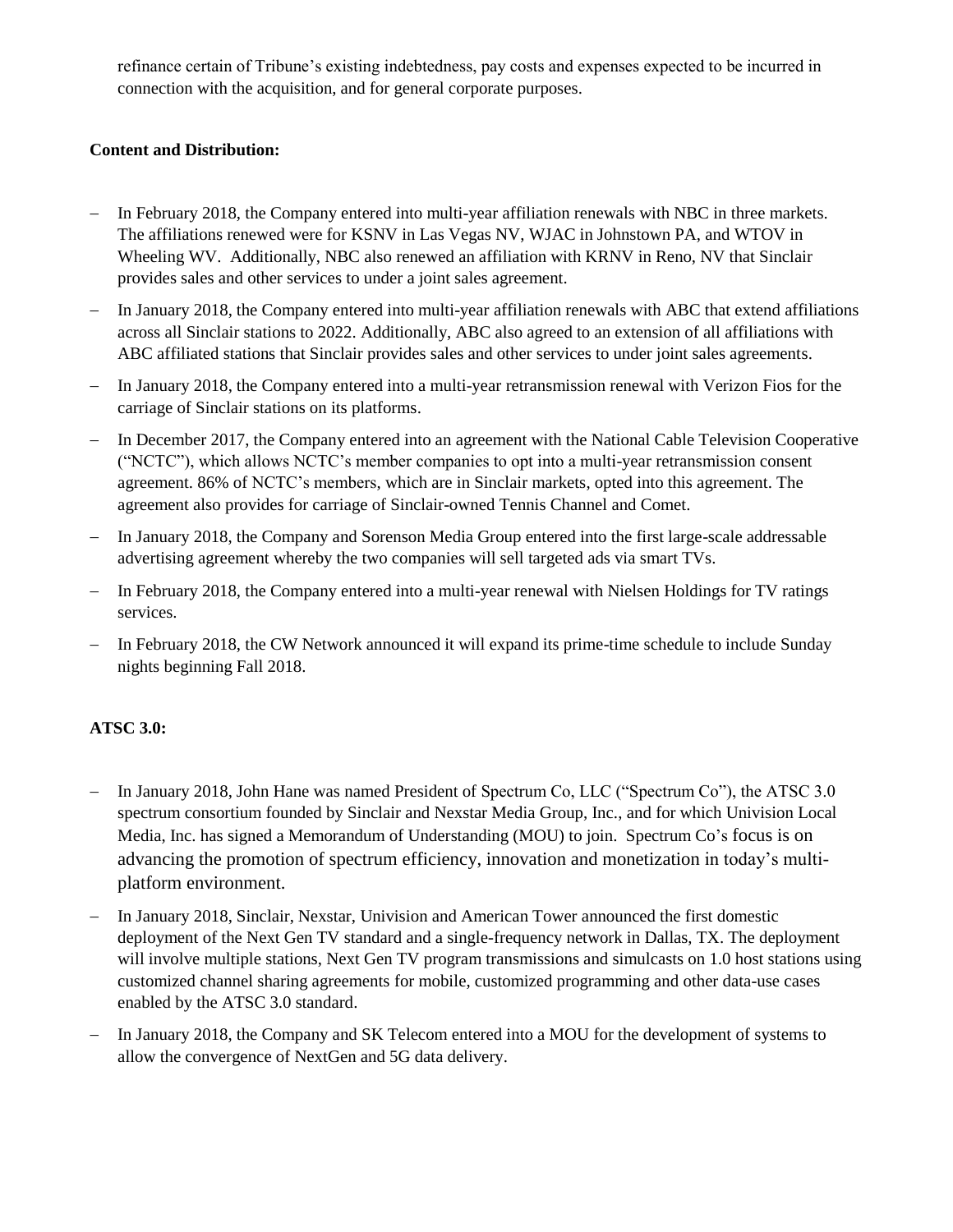#### **Community:**

 In February, Sinclair opened its Broadcast Diversity Scholarship for applications. Sinclair has distributed over \$70,000 in financial assistance to students demonstrating a promising future in the broadcast industry.

#### **Balance Sheet and Cash Flow Highlights:**

- Debt on the balance sheet, net of \$681 million in cash and cash equivalents, was \$3.367 billion at December 31, 2017 versus net debt of \$3.453 billion at September 30, 2017.
- As of December 31, 2017, 76.1 million Class A common shares and 25.7 million Class B common shares were outstanding, for a total of 101.8 million common shares outstanding.
- In December 2017, the Company paid a \$0.18 per share quarterly cash dividend to its shareholders.
- Routine capital expenditures in the fourth quarter of 2017 were \$26 million with another \$2 million related to the spectrum repack.
- Program contract payments were \$27 million in the fourth quarter of 2017.

#### **Notes:**

 Certain reclassifications have been made to prior years' financial information to conform to the presentation in the current year.

#### **Outlook:**

The following transactions closed during 2016 or 2017 and, therefore, the results of these transactions were not included in the corresponding pre-transaction periods: the acquisition of the South Bend station and sale of the Marquette station (February 15, 2016); the acquisition of Tennis Channel (March 1, 2016); the acquisition of the Lincoln stations (May 1, 2016); the acquisition of the Salt Lake City station, KJZZ (IND) (June 17, 2016); the swap of the ABC and CW affiliates in Peoria for the Fox affiliate in South Bend (August 1, 2016); the acquisition of Tennis Media Company (March 1, 2017); the acquisition of DataSphere (June 1, 2017); the sale of Alarm Funding (March 7, 2017); the conversion of ASN to a joint venture with Silver Chalice and 120 Sports (April 13, 2017); and the purchase of Bonten and Esteem Broadcasting by the Company and Cunningham, respectively (September 1, 2017).

 The Company currently expects to achieve the following results for the three months ending March 31, 2018 and twelve months ending December 31, 2018. The pending acquisition of Tribune is not reflected in the Company's guidance below.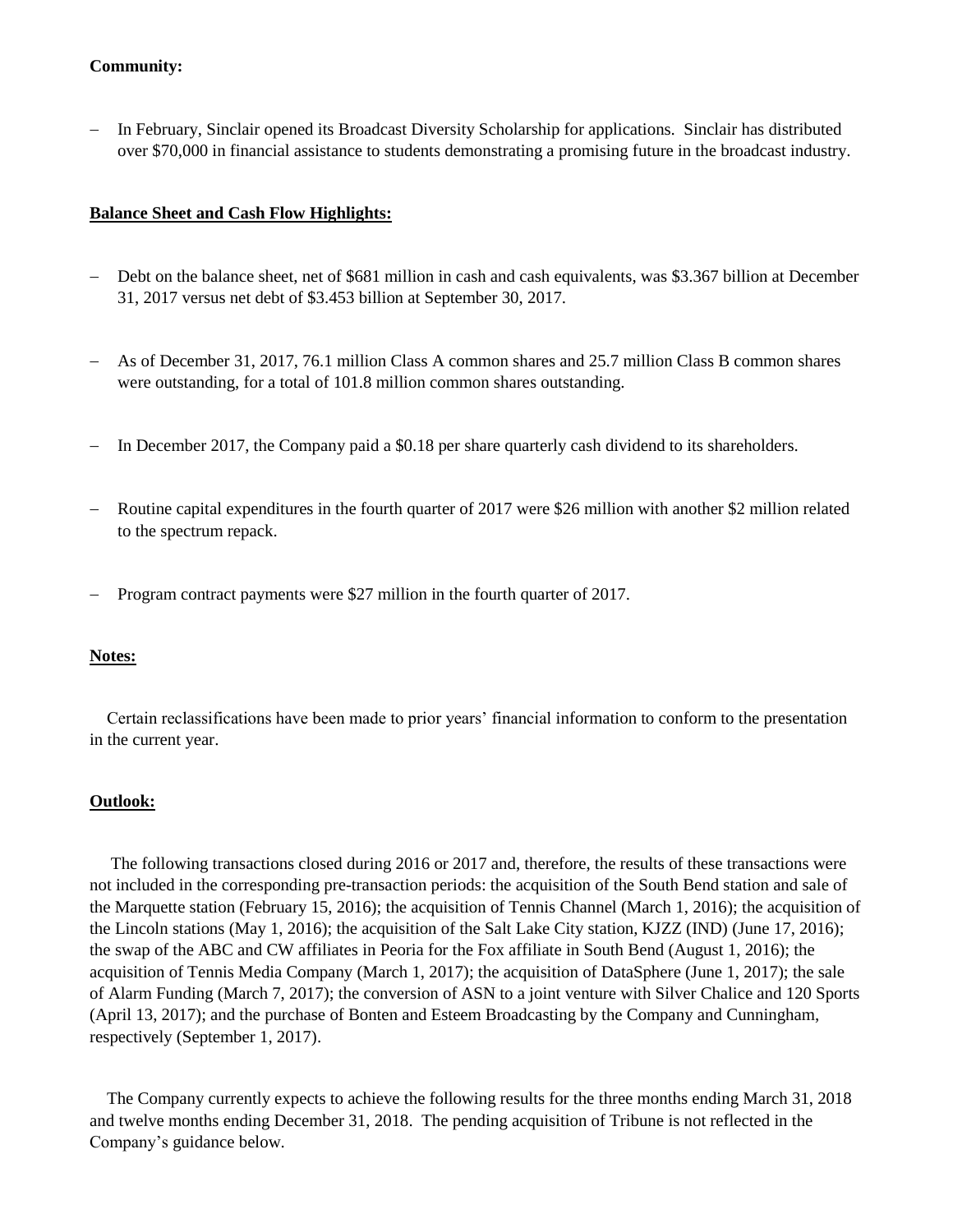### **First Quarter 2018**

- Media revenues are expected to be approximately \$638 million to \$644 million, up 5.2% to 6.2% year-overyear. Embedded in the anticipated 2018 results are:
	- Approximately \$8 million in political revenues as compared to \$2 million in the first quarter of 2017
	- $-$  \$4 million of trade revenue as compared to \$4.3 million in the first quarter of 2017. Previously, trade revenue was reflected in Barter Revenue; however, under the new revenue recognition rules, barter revenue and barter expense are no longer reflected in our financial statements.
- Media production expenses and media selling, general and administrative expenses (together, "media expenses") and including trade expense, are expected to be approximately \$437 million, including \$3 million in stock-based compensation expense.
- Program contract amortization expenses are expected to be approximately \$27 million.
- Program contract payments are expected to be approximately \$29 million.
- Corporate overhead is expected to be approximately \$30 million, including \$6 million of stock-based compensation expense and \$5 million of transaction, legal and other one-time costs.
- Research and development costs related to ONE Media are expected to be \$9 million.
- Other non-media revenues less other non-media expenses are expected to be \$2 million, assuming current equity interests.
- Depreciation on property and equipment is expected to be approximately \$26 million, assuming the capital expenditure assumption below.
- Amortization of acquired intangibles is expected to be approximately \$41 million.
- A gain of approximately \$83 million is expected to be recognized related to the sale of spectrum in Milwaukee.
- A gain of approximately \$2 million is expected to be recognized related to the reimbursement by the government for spectrum repack.
- Net interest expense is expected to be approximately \$66 million (\$64 million on a cash basis), assuming no changes in the current interest rate yield curve and changes in debt levels based on the assumptions discussed in this "Outlook" section. Interest expense includes \$17 million of ticking fees related to the Term B loans raised in December 2017 related to the Tribune acquisition. The funds will be drawn when the transaction closes.
- Net cash taxes paid are expected to be approximately \$1 million, based on the assumptions discussed in this "Outlook" section. The Company's effective tax rate is expected to be a benefit of approximately 15%.
- Total capital expenditures are expected to be approximately \$42 million, of which \$8 million relates to the spectrum repack and is expected to be reimbursed by the government.

# **Full Year 2018**

 Media expenses, including trade expense, are expected to be approximately \$1,813 million to \$1,817 million, of which \$165 million relates to acquisitions and revenue-generating initiatives, and \$7 million to stock-based compensation expense.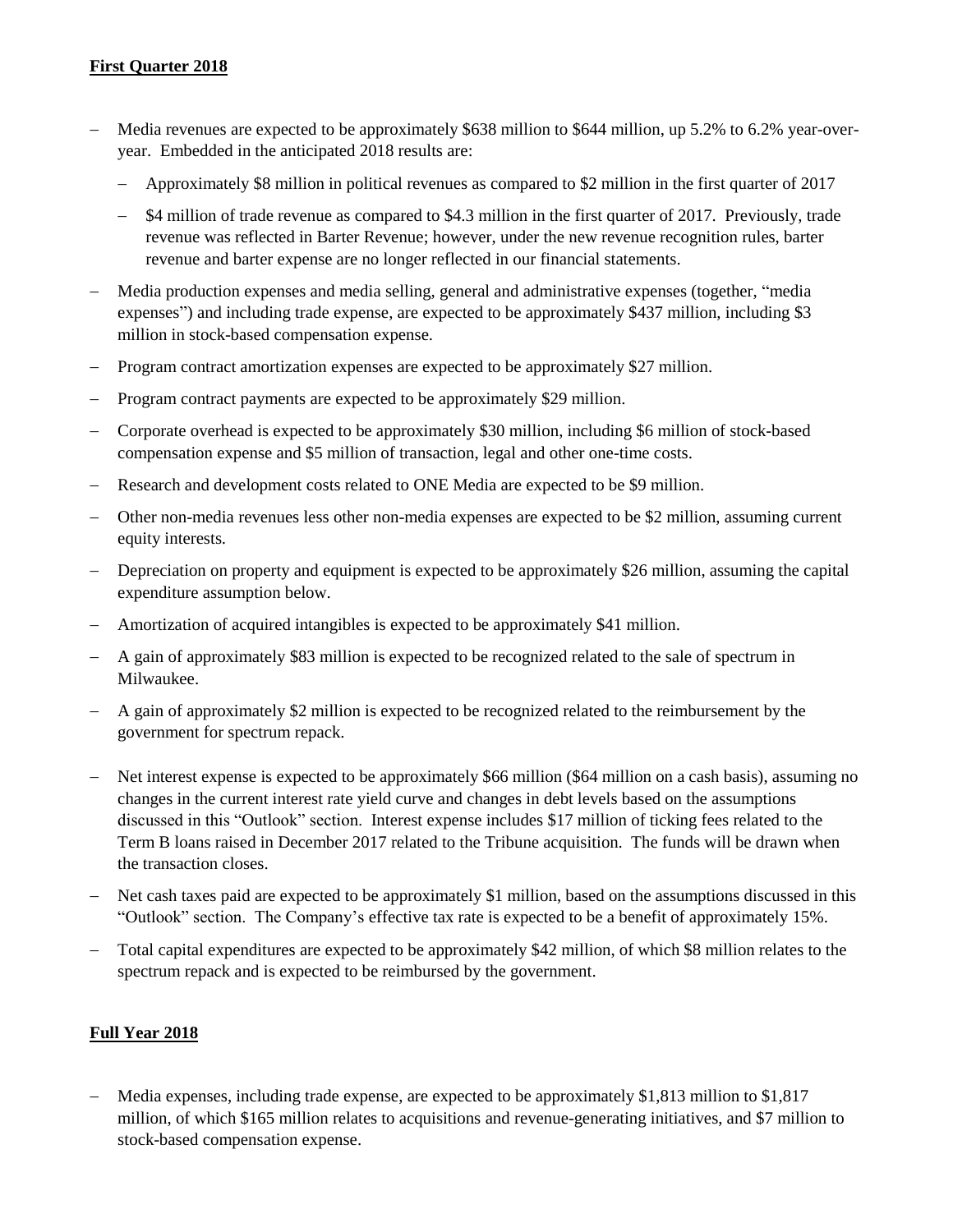- Program contract amortization expense is expected to be approximately \$105 million.
- Program contract payments are expected to be approximately \$111 million.
- Corporate overhead is expected to be approximately \$90 million, including \$13 million of stock-based compensation expense, and \$9 million of transaction, legal and one-time costs.
- Research and development costs related to ONE Media are expected to be \$33 million.
- Other non-media revenues less other non-media expenses are expected to be \$15 million, assuming current equity interests.
- Depreciation on property and equipment is expected to be approximately \$104 million, assuming the capital expenditure assumption below.
- Amortization of acquired intangibles is expected to be approximately \$167 million.
- A gain of approximately \$83 million is expected to be recognized related to the sale of spectrum in Milwaukee.
- A gain of approximately \$39 million is expected to be recognized related to the reimbursement by the government for spectrum repack.
- Net interest expense is expected to be approximately \$218 million (approximately \$211 million on a cash basis), assuming no changes in the current interest rate yield curve, and changes in debt levels based on recent corporate developments and the assumptions discussed in this "Outlook" section. Interest expense includes \$27 million of ticking fees on the Term B loans raised in December 2017 related to the Tribune acquisition, assuming the transaction closes in the second quarter of 2018. The funds will be drawn when the transaction closes.
- The Company's effective tax rate is expected to be approximately 10% with cash taxes paid of approximately \$46 million.
- Total capital expenditures are expected to be approximately \$179 million to \$189 million, which includes approximately \$69 million related to the spectrum repack which is expected to be reimbursed by the government.

# Sinclair Conference Call:

 The senior management of Sinclair will hold a conference call to discuss its fourth quarter 2017 results on Wednesday, February 28, 2018, at 9:30 a.m. ET. The call will be webcast live and can be accessed at [www.sbgi.net](http://www.sbgi.net/) under "Investors/ Webcasts." After the call, an audio replay will remain available at [www.sbgi.net.](http://www.sbgi.net/) The press and the public will be welcome on the call in a listen-only mode. The dial-in number is (877) 407-8033.

#### About Sinclair:

 Sinclair is one of the largest and most diversified television broadcasting companies in the country. Pro forma for the Tribune acquisition (before any related divestitures), the Company will own, operate and/or provide services to 233 television stations in 108 markets. The Company has multiple emerging networks as well as stations affiliated with all the major networks. Sinclair is a leading local news provider in the country and a producer of live sports content. Sinclair's content is delivered via multiple platforms, including over-theair, multi-channel video program distributors, and digital platforms. The Company regularly uses its website as a key source of Company information which can be accessed at [www.sbgi.net.](http://www.sbgi.net/)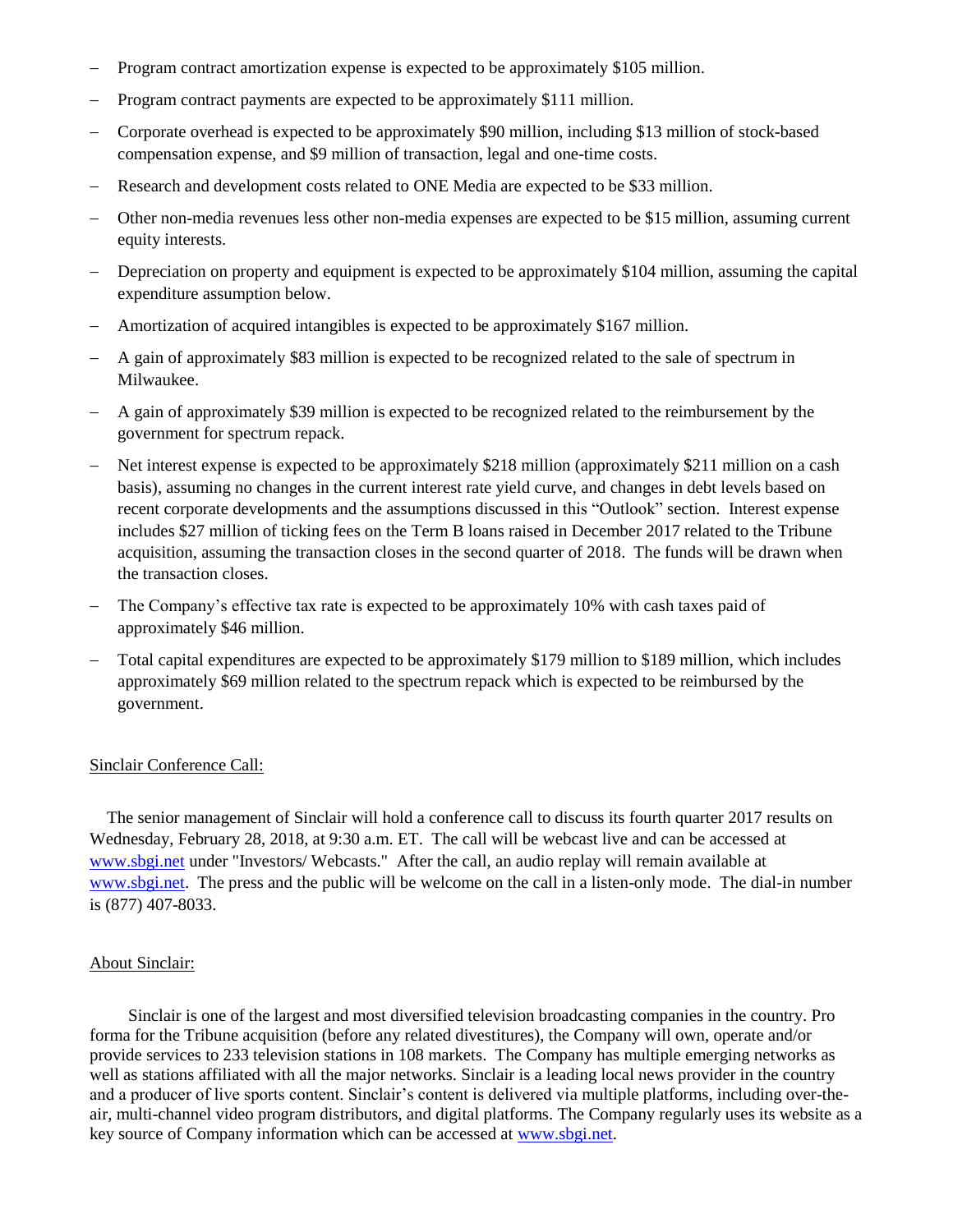#### **Forward-Looking Statements:**

The matters discussed in this news release, particularly those in the section labeled "Outlook," include forward-looking statements regarding, among other things, future operating results. When used in this news release, the words "outlook," "intends to," "believes," "anticipates," "expects," "achieves," "estimates," and similar expressions are intended to identify forward-looking statements. Such statements are subject to a number of risks and uncertainties. Actual results in the future could differ materially and adversely from those described in the forward-looking statements as a result of various important factors, including and in addition to the assumptions set forth therein, but not limited to, the impact of changes in national and regional economies, the completion of the FCC spectrum repack, the volatility in the U.S. and global economies and financial credit markets which impact our ability to forecast or refinance our indebtedness as it comes due, successful execution of outsourcing agreements, pricing and demand fluctuations in local and national advertising, volatility in programming costs, the market acceptance of new programming, the CW Television and MyNetworkTV programming, our news share strategy, our sales initiatives, the execution of retransmission consent agreements, our ability to identify and consummate investments in attractive non-television assets and to achieve anticipated returns on those investments once consummated, uncertainties associated with potential changes in the regulatory environment affecting our business and growth strategy, and any risk factors set forth in the Company's recent reports on Form 8-K, Form 10-Q and/or Form 10-K, as filed with the Securities and Exchange Commission. There can be no assurances that the assumptions and other factors referred to in this release will occur. The Company undertakes no obligation to publicly release the result of any revisions to these forward-looking statements except as required by law.